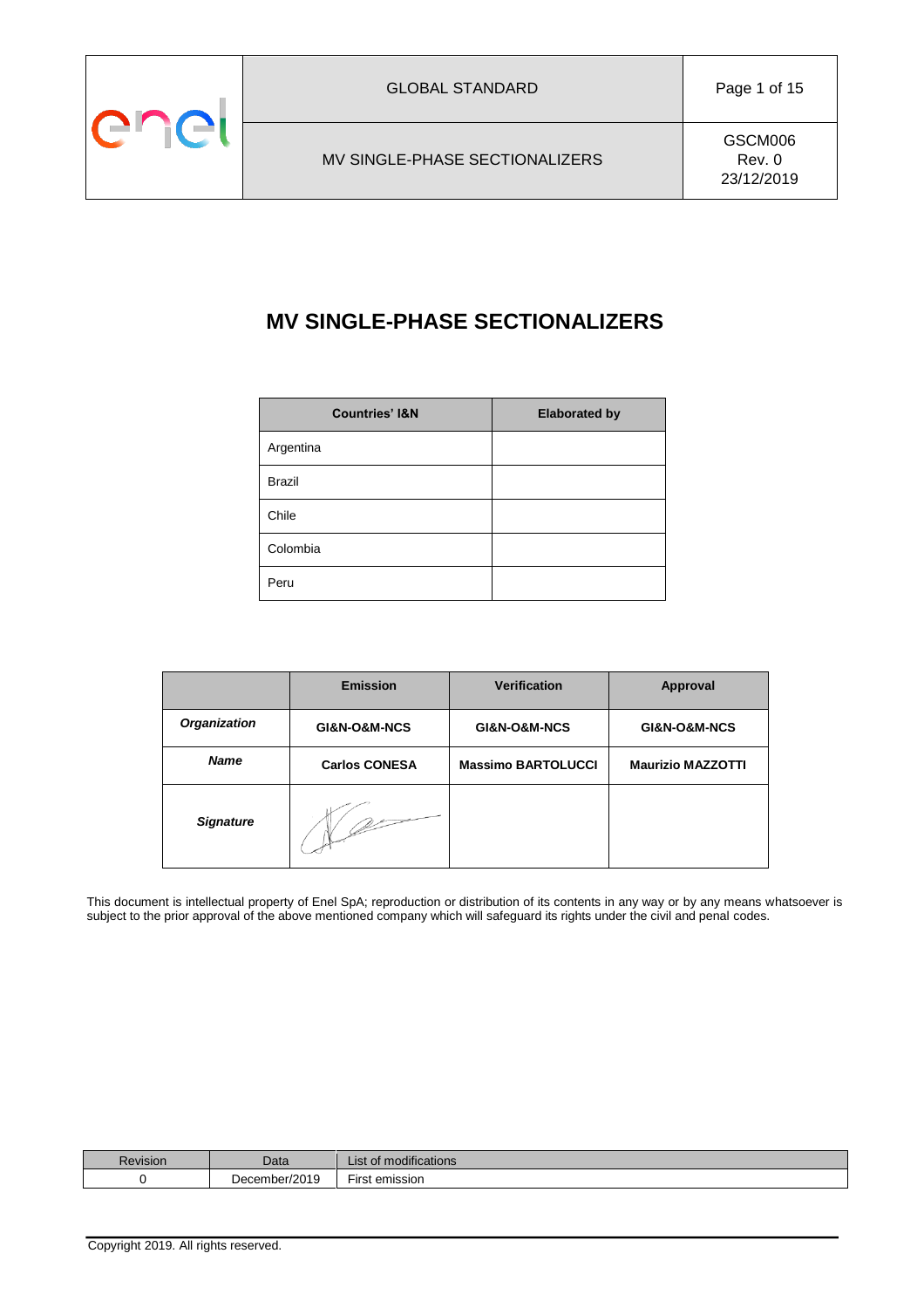|  | <b>GLOBAL STANDARD</b>         | Page 2 of 15                    |
|--|--------------------------------|---------------------------------|
|  | MV SINGLE-PHASE SECTIONALIZERS | GSCM006<br>Rev. 0<br>23/12/2019 |

## **EXAMPLE OF SECTIONALIZER**

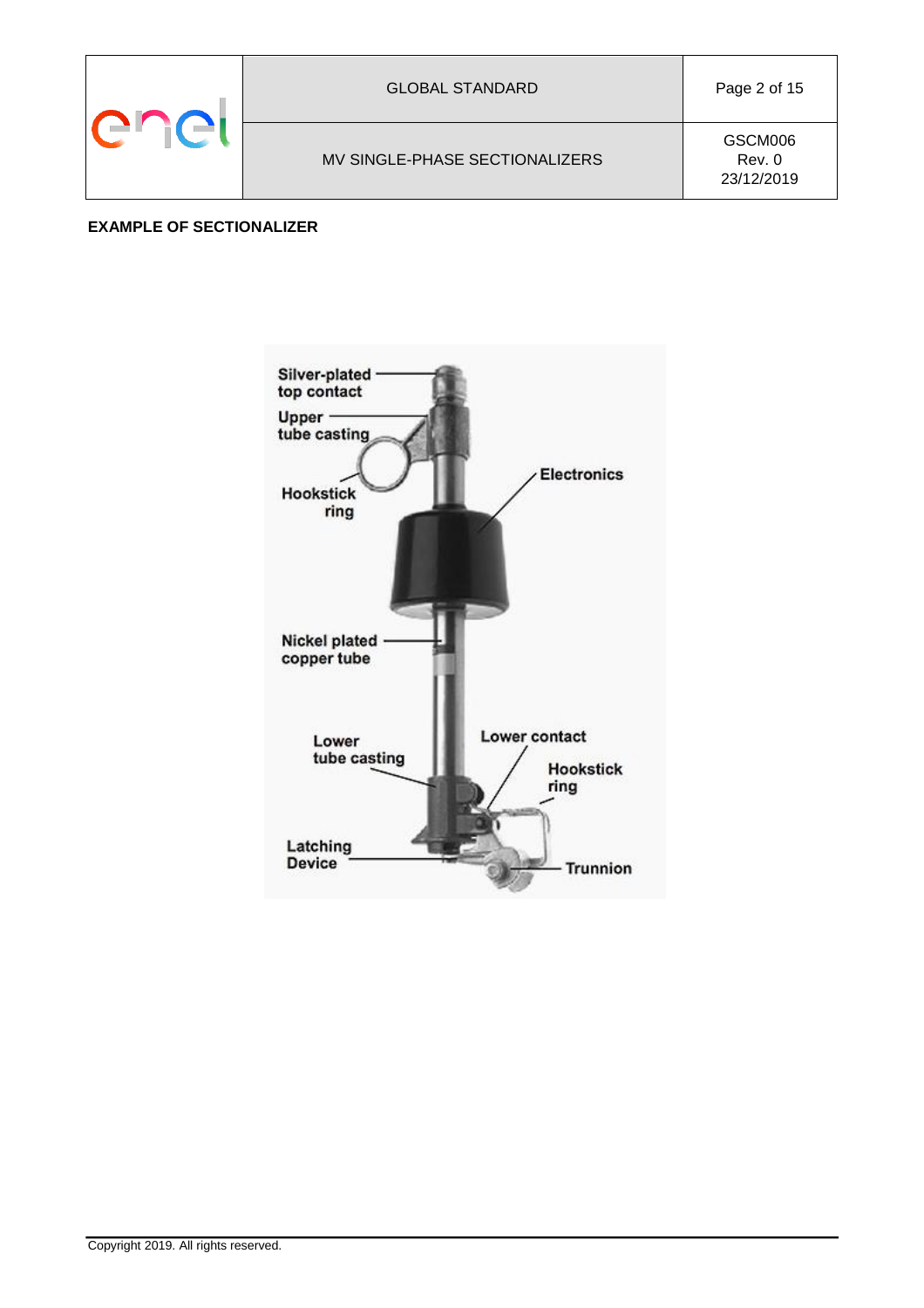

## **INDEX**

| 1. | <b>SCOPE</b>                                                           | 5  |
|----|------------------------------------------------------------------------|----|
| 2. | <b>APPLICATION FIELD</b>                                               | 5  |
| 3. | <b>LIST OF COMPONENTS</b>                                              | 5  |
| 4. | <b>REFERENCE LAWS AND STANDARDS</b>                                    | 6  |
|    | 4.1 Laws                                                               | 6  |
|    | 4.1.1<br>Colombia                                                      | 6  |
|    | <b>4.2 Standards</b>                                                   | 6  |
|    | 4.2.1<br>Common international standards                                | 6  |
|    | 4.2.2<br>Local standards                                               | 6  |
| 5. | <b>SERVICE CONDITIONS</b>                                              | 6  |
| 6. | <b>DESIGN AND CONSTRUCTION</b>                                         | 6  |
|    | <b>6.1 Constructive characteristics</b>                                | 6  |
|    | 6.2 Operational characteristics                                        | 7  |
|    | 6.3 Sectionalizer markings                                             | 8  |
| 7. | <b>RATINGS</b>                                                         | 8  |
| 8. | <b>TESTS</b>                                                           | 9  |
|    | 8.1 Type Tests                                                         | 9  |
|    | 8.1.1<br>General conditions for tests                                  | 9  |
|    | 8.1.2<br><b>Dielectric Tests</b>                                       | 9  |
|    | 8.1.3<br>Measurement of the resistance of circuits                     | 9  |
|    | 8.1.4<br>Temperature rise test                                         | 9  |
|    | 8.1.5<br>Short-time withstand current and peak withstand current tests | 10 |
|    | 8.1.6<br>Verification of the degree of protection                      | 10 |
|    | 8.1.7<br>Mechanical operation tests                                    | 10 |
|    | 8.1.8<br>Operating duty tests                                          | 10 |
|    | Minimum actuating current tests<br>8.1.9                               | 10 |
|    | Electromagnetic compatibility test<br>8.1.10                           | 10 |
|    | <b>Routine Tests</b><br>8.2                                            | 10 |
|    | Visual inspection<br>8.2.1                                             | 11 |
|    | 8.2.2<br>Dimensional control                                           | 11 |
|    | 8.2.3<br>Dielectric withstand test; one minute dry power-frequency     | 11 |
|    | 8.2.4<br>Measurement of the resistance of the main circuit             | 11 |
|    | 8.2.5<br>Operational calibration                                       | 11 |
|    |                                                                        |    |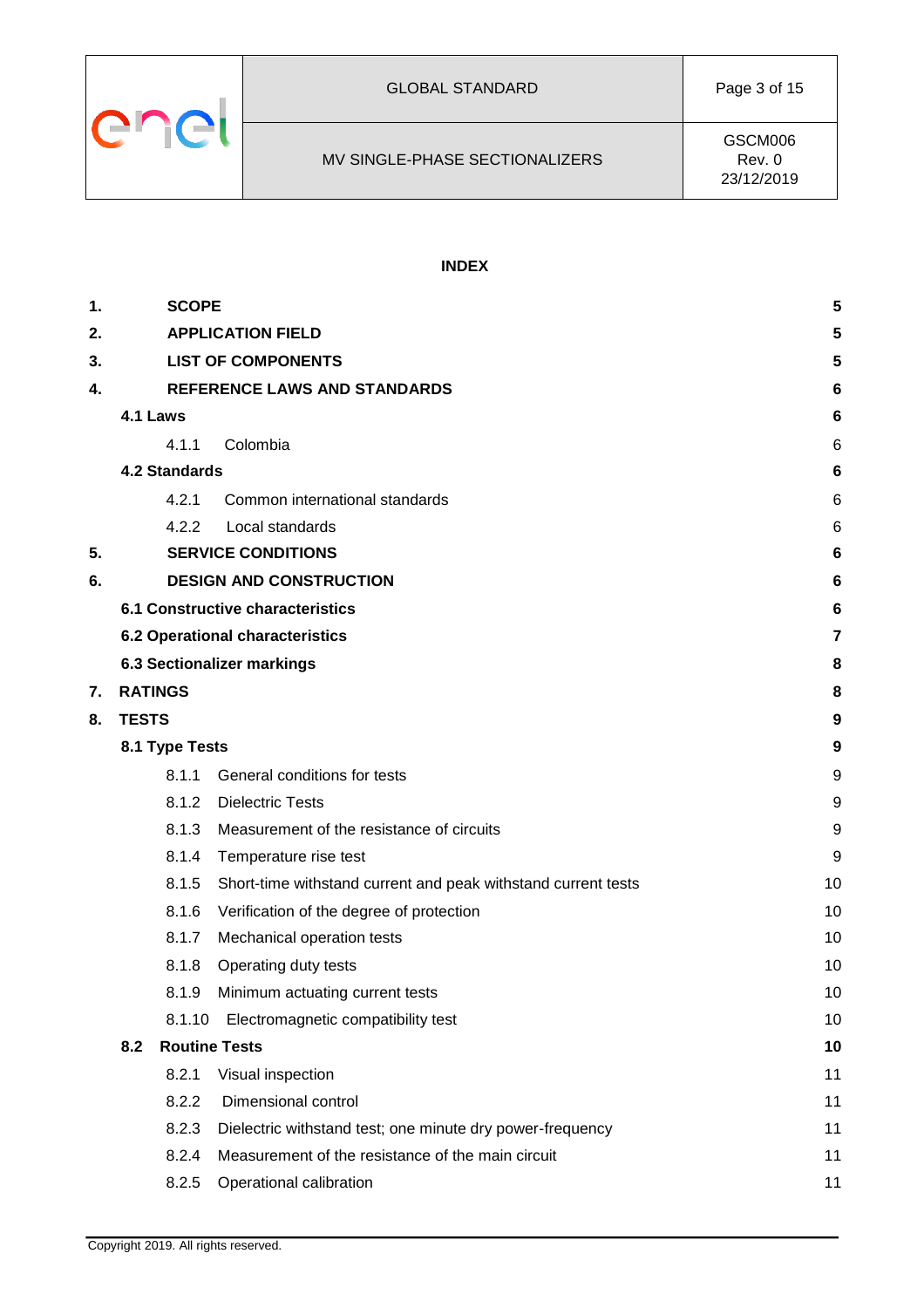|                                | <b>GLOBAL STANDARD</b>                   | Page 4 of 15                    |    |
|--------------------------------|------------------------------------------|---------------------------------|----|
| ∸⊑ i( →l                       | MV SINGLE-PHASE SECTIONALIZERS           | GSCM006<br>Rev. 0<br>23/12/2019 |    |
| 8.2.6                          | Mechanical tests                         |                                 | 11 |
| <b>Acceptance Tests</b><br>8.3 |                                          |                                 | 11 |
|                                | 12<br>9. EXCEPTION TO THIS SPECIFICATION |                                 |    |

| ANNEX A – DIMENSIONAL REFERENCES AND BASE CHARACTERISTICS I |    |
|-------------------------------------------------------------|----|
| <b>ANNEX B – COUNTRY CODES</b>                              |    |
| ANNEX C                                                     | 14 |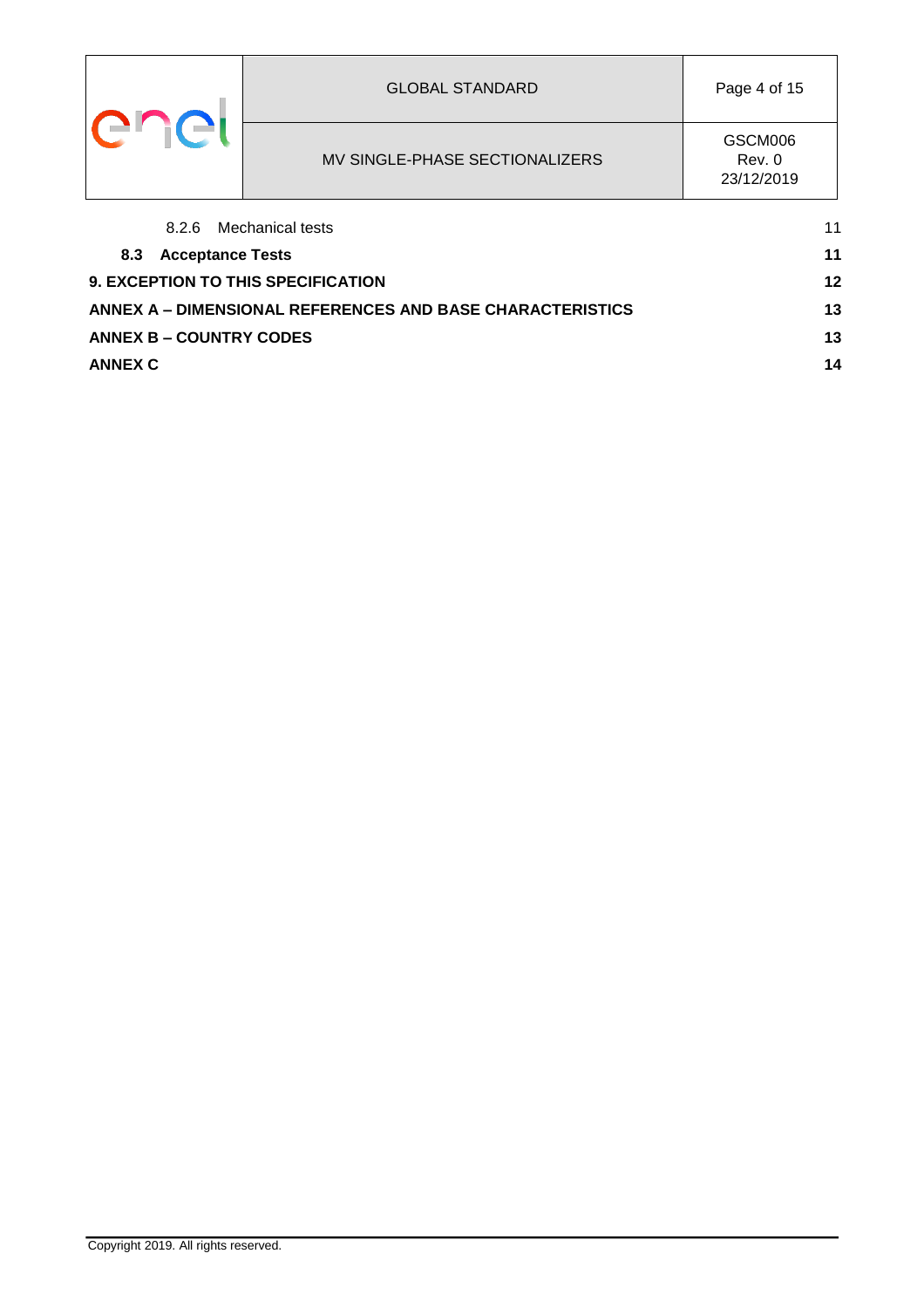|  | <b>GLOBAL STANDARD</b>         | Page 5 of 15                    |
|--|--------------------------------|---------------------------------|
|  | MV SINGLE-PHASE SECTIONALIZERS | GSCM006<br>Rev. 0<br>23/12/2019 |

## <span id="page-4-0"></span>**1. SCOPE**

The scope of this document is to provide the technical requirements for the supply of MV single-phase alternating-current automatic line sectionalizers to be used in overhead lines of the Enel Distribution companies listed below:

| $\bullet$ | Enel Distribución Colombia     | Colombia      |
|-----------|--------------------------------|---------------|
| $\bullet$ | Enel Distribución Perú         | Perú          |
| $\bullet$ | Edesur                         | Argentina     |
| $\bullet$ | <b>Enel Distribución Chile</b> | Chile         |
| $\bullet$ | Enel Distribuição Ceará        | <b>Brazil</b> |
| $\bullet$ | Enel Distribuição Rio          | <b>Brazil</b> |
| $\bullet$ | Enel Distribuição Goiás        | <b>Brazil</b> |
| $\bullet$ | Enel Distribuição São Paulo    | <b>Brazil</b> |

In order to simplify the terminology in this document, the term "automatic line sectionalizer" has been substituted for "sectionalizer".

## <span id="page-4-1"></span>**2. APPLICATION FIELD**

A sectionalizer is a self-contained circuit-opening device that automatically opens the main electrical circuit through it after sensing and responding to a predetermined number of successive main current impulses equal to or greater than a predetermined magnitude.

The sectionalizers are designed to operate in conjunction with three-phase reclosers to be located in the overhead line heads, sectioning the line during one of the reconnection cycles and while the line is deenergized, so that they will not be required to have breaking current capability

The sectionalizer is very similar in outward appearance to a distribution open dropout-type fuse cutout and is used in a distribution cutout fuse support (mounting).

## <span id="page-4-2"></span>**3. LIST OF COMPONENTS**

The following components are covered by this global standard:

| Type code | <b>Description</b>                  |  |
|-----------|-------------------------------------|--|
| GSCM006/1 | MV single-phase sectionalizer 15 kV |  |
| GSCM006/2 | MV single-phase sectionalizer 27 kV |  |
| GSCM006/3 | MV single-phase sectionalizer 38 kV |  |

#### **Table 1: List of components**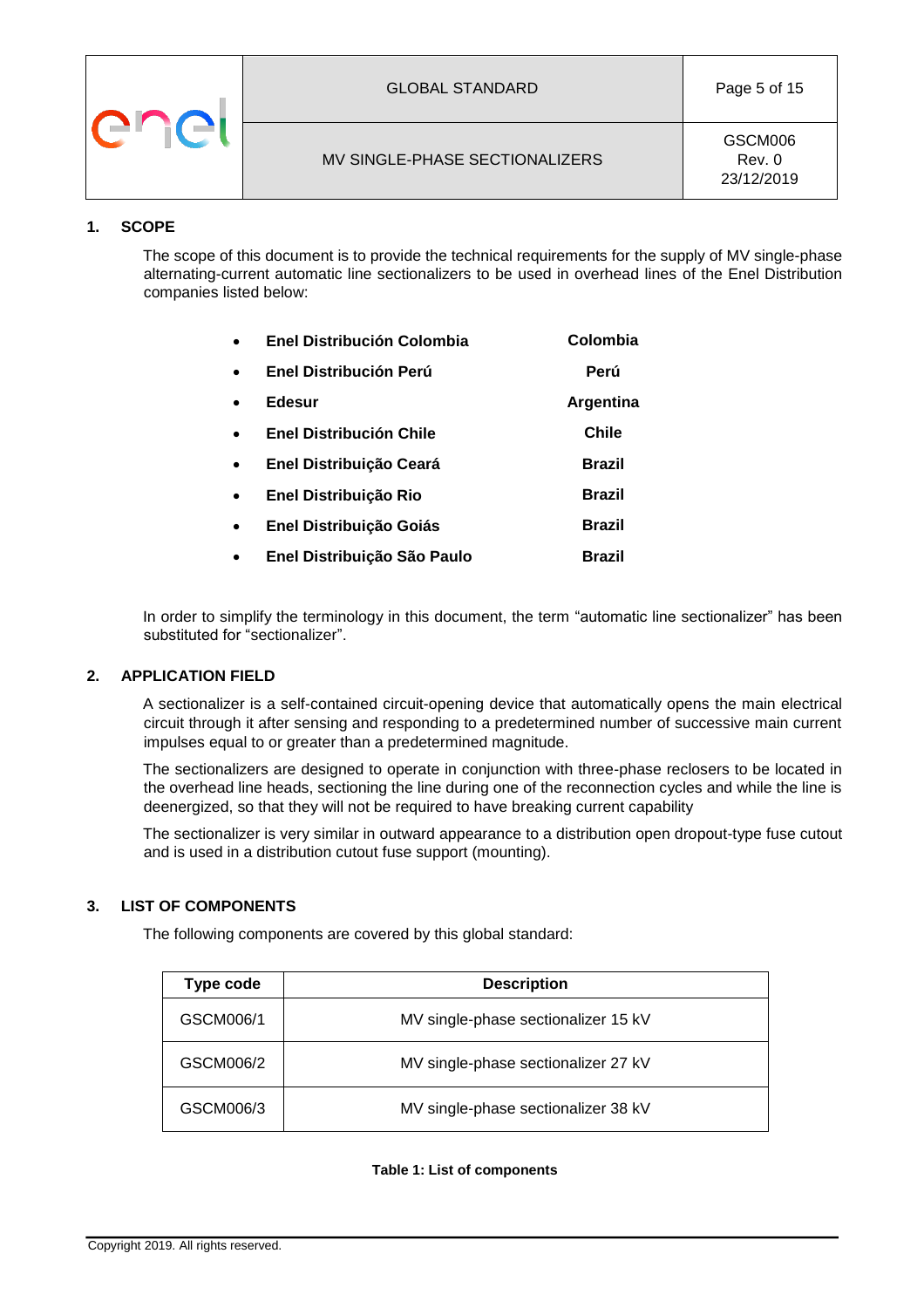

GSCM006 Rev. 0 23/12/2019

## <span id="page-5-0"></span>**4. REFERENCE LAWS AND STANDARDS**

#### <span id="page-5-1"></span>**4.1 Laws**

## <span id="page-5-2"></span>**4.1.1 Colombia**

RETIE - Reglamento Técnico de Instalaciones Eléctricas.

The sectionalizers must have Certificate of Product Compliance with RETIE.

#### <span id="page-5-3"></span>**4.2 Standards**

#### <span id="page-5-4"></span>**4.2.1 Common international standards**

The below listed reference documents shall be intended in the in-force edition at the contract date. Unless otherwise specified, these documents are valid until the new editions replace them.

- **ANSI/IEEE C37.63-2013** Standard Requirements for Overhead, Pad-Mounted, Dry-Vault, and Submersible Automatic Line Sectionalizers for Alternating Current Systems Up to 38 kV.
- **IEC 60529:1989** Degrees of protection provided by enclosures (IP Code)

## <span id="page-5-5"></span>**4.2.2 Local standards**

- **E-MT-001** Especificación de desconectadores fusibles monofásicos
- **E.T. 277** Chaves Fusíveis tipo C

## <span id="page-5-6"></span>**5. SERVICE CONDITIONS**

Service conditions are the normal service conditions for outdoor switchgear according to IEEE C37.63, with the following modifications:

 $\circ$  SPS class (IEC 60815-1): Heavy (d)

Enel Ceará (Brasil) - Very Heavy (e)

## <span id="page-5-7"></span>**6. DESIGN AND CONSTRUCTION**

#### <span id="page-5-8"></span>**6.1 Constructive characteristics**

The sectionalizer has to be manufactured in compliance with the reference standards pointed out in section 4.2.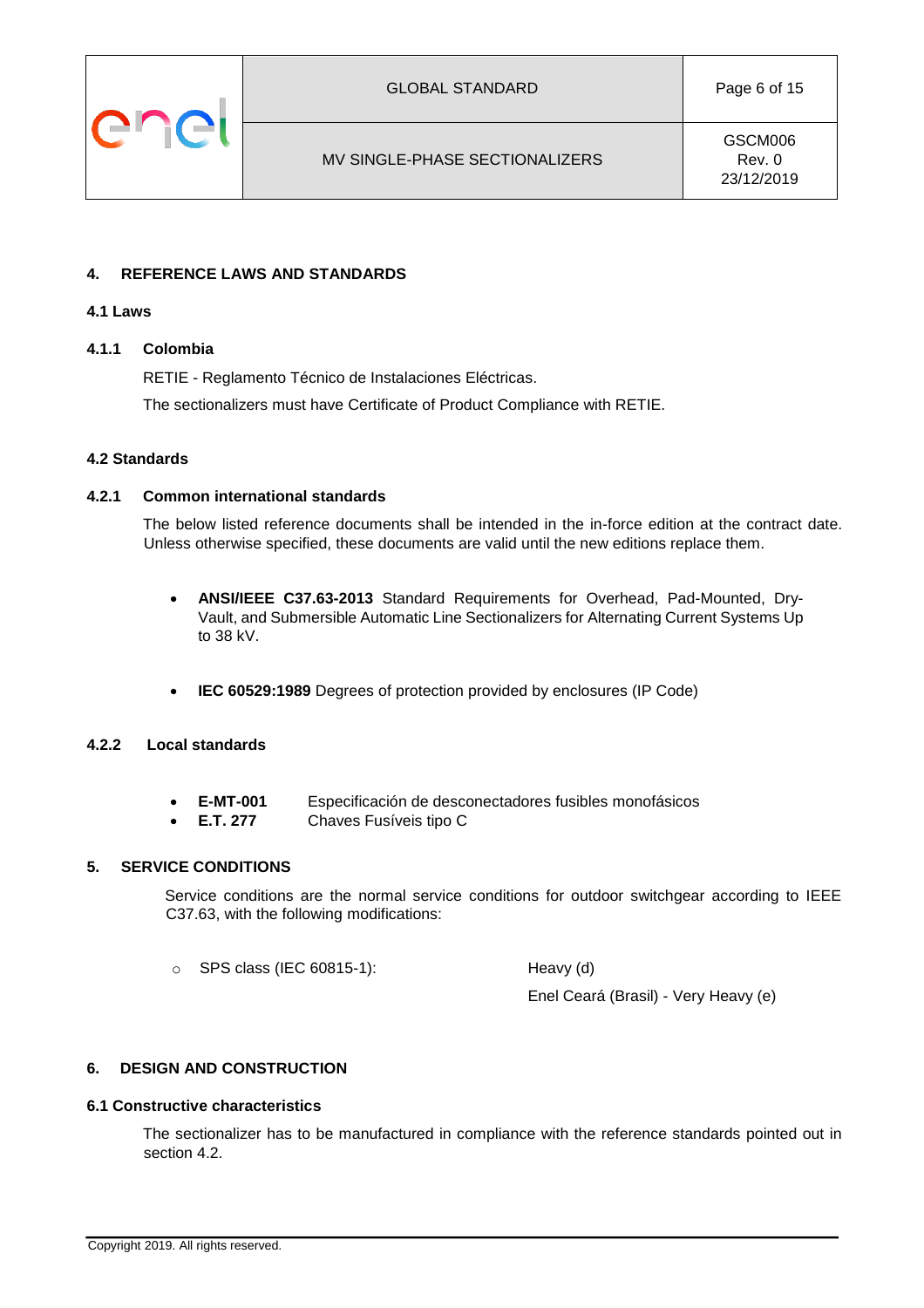|  | <b>GLOBAL STANDARD</b>         | Page 7 of 15                    |
|--|--------------------------------|---------------------------------|
|  | MV SINGLE-PHASE SECTIONALIZERS | GSCM006<br>Rev. 0<br>23/12/2019 |

The sectionalizer must be designed to allow the installation in the distribution fuse cutout support of each Company (refer to E-MT-001 standard for details). It must allow the use of the load opening tool (loadbuster)

The ring for the opening of the sectionalizers must be suitable for operation with a standard hookstick from ground and must withstand a minimum mechanical traction of 200 daN.

The sectionalizers must have two reflective adhesive strips of 20 mm minimum width, resistant to water and solar radiation, wrapping the tube along its circumference in order to allow its easy visualization in night conditions, either in open or closed position.

It must have an LED indicator, visible from the ground, that indicates the state of the current in the line.

The degree of protection of the sectionalizer must be IP 65, according to the IEC 60529 Standard, being installed in its corresponding fuse support in both open and closed positions.

The sectionalizers must be insensitive to the impulses caused by atmospheric discharges.

The sectionalizer must have a function that prevents its incorrect operation caused by transient energization currents (inrush).

Electronic circuits must maintain their operating characteristics in the operating temperature range of the device, without affecting their service life. The printed circuit boards must be protected against contamination.

The sectionalizer must allow closing under load.

#### <span id="page-6-0"></span>**6.2 Operational characteristics**

The sectionalizer must meet the following operational requirements:

It must have an electronic circuit, controlled and powered by a current transformer mounted (no battery is allowed) on the body of the device. This circuit must provide the necessary logic to count the trigger operations of the header switch and cause the sectionalizer to open at the appropriate moment. No battery is allowed

The equipment must allow single-phase, two-phase and three-phase operation by configuration. The opening signal must be sent simultaneously to avoid imbalances in the system. The total time from the identification of the fault to the opening of all sectionalizers must not exceed 0.5 s.

In the case of radiofrequency communication, it must be possible to adjust the communication channel to avoid interference with equipment installed in the vicinity.

The electronic sectionalizers must be immune to electromagnetic disturbances coming from the line in which they are connected, as well as from any other distribution line that is in the vicinity. The type test protocols that accredit these conditions must be presented (EMC Tests and Radio Communication Compliance (FCC & CE Marking))

The sectionalizer must be configured with the aid of computers through the USB port (or a different port with a suitable USB converter), using software provided by the manufacturer of the equipment compatible with the Windows platform. This software must be supplied together with the sectionalizer.

It must be possible to adjust the following parameters in the sectionalizer:

- Number of operations for the opening
- Actuating current
- Reset time
- Communication channel
- Opening type: single-phase, two-phase or three-phase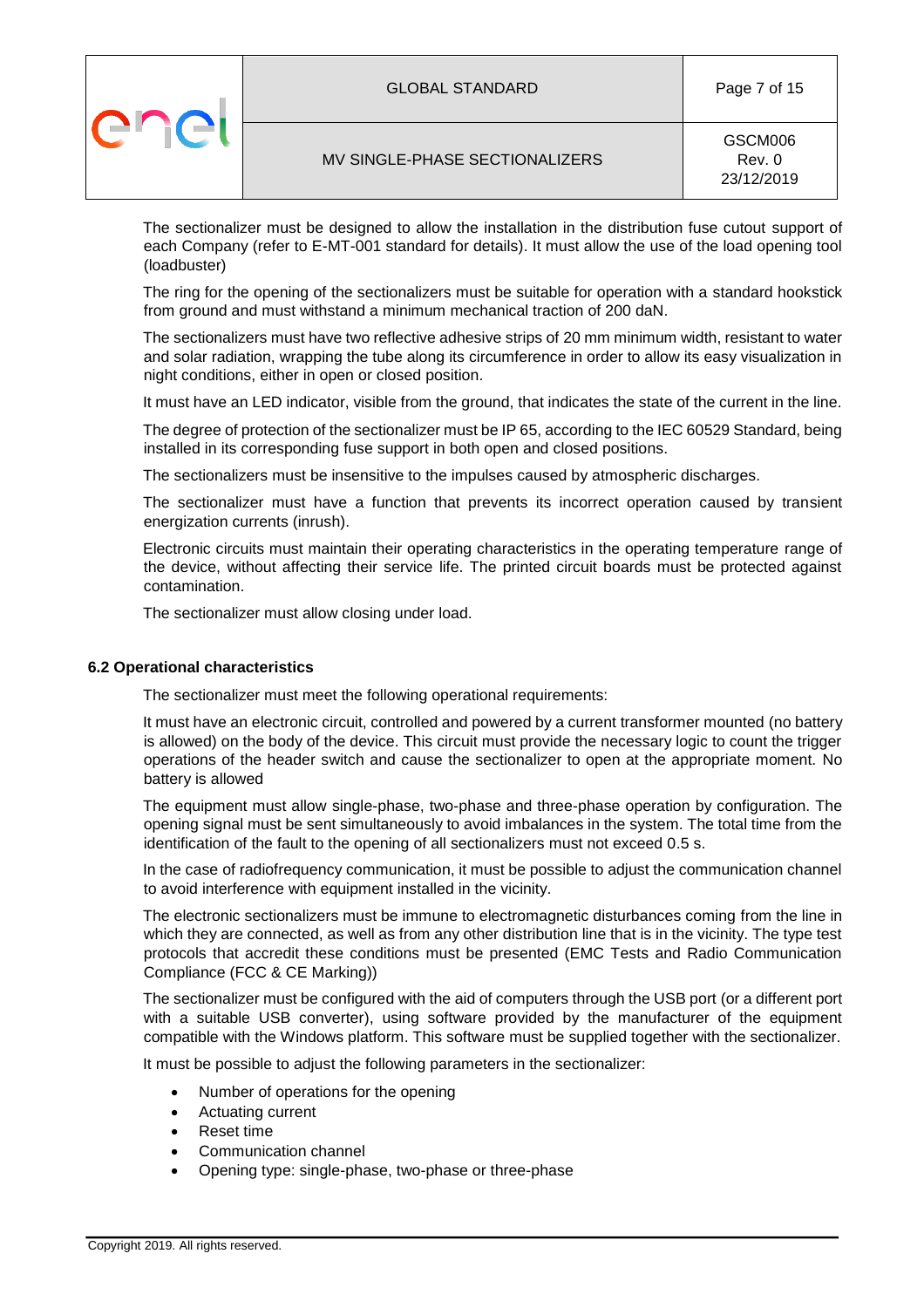

## MV SINGLE-PHASE SECTIONALIZERS

GSCM006 Rev. 0 23/12/2019

- Frequency
- Inrush threshold [%] (Inrush current)
- Dead line threshold [mA]

The sectionalizer must have a non-volatile memory to record the following events:

- Cumulative time of current equal to or greater than that of actuation
- Cumulative current time greater than the maximum assigned
- Cumulative number of openings
- Cumulative number of transient faults
- Last opening cause indicator Indicator of the type of event that occurred (all events)
- Numbering of the event
- Indication of the time when the event occurred
- Description of the event that occurred
- Current measurement during events

The sectionalizer must have a microcontroller with firmware upgradeable to allow the incorporation of new features.

#### <span id="page-7-0"></span>**6.3 Sectionalizer markings**

The fields specified in Table 4 of section 6.10 of the IEEE C37.63 Standard must be engraved in a legible and indelible manner in each sectionalizator.

## <span id="page-7-1"></span>**7. RATINGS**

| <b>Description</b>                                  | <b>Values</b> |           |           |
|-----------------------------------------------------|---------------|-----------|-----------|
| Rated maximum voltage (kV)                          | 15            | 27        | 38        |
| Rated power frequency (Hz)                          | 50 and 60     | 50 and 60 | 50 and 60 |
| Rated lightning impulse withstand voltage (kV)      | 110           | 125       | 150       |
| Rated power-frequency dry withstand voltage<br>(kV) | 50            | 60        | 70        |
| Rated power-frequency wet withstand voltage<br>(kV) | 45            | 50        | 60        |
| Rated continous current (A)                         | 200           | 200       | 200       |
| Rated short-time withstand current 1s (A)           | 8000          | 8000      | 8000      |
| Rated short-time withstand current 10s (A)          | 3000          | 3000      | 3000      |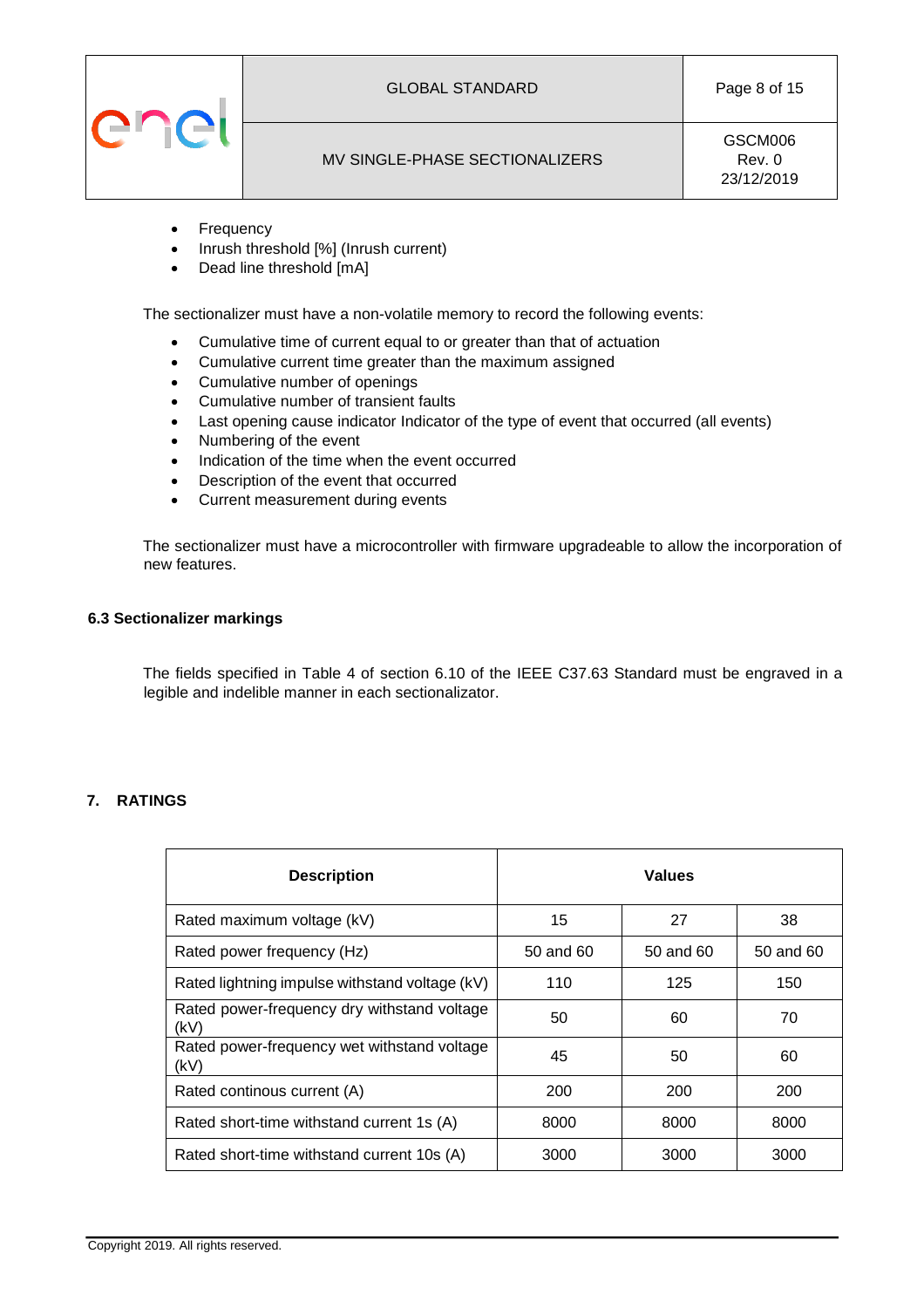|                                                                   |  | <b>GLOBAL STANDARD</b> | Page 9 of 15 |
|-------------------------------------------------------------------|--|------------------------|--------------|
| GSCM006<br>MV SINGLE-PHASE SECTIONALIZERS<br>Rev. 0<br>23/12/2019 |  |                        |              |

| Rated peak withstand current (A)     | 20000                  | 20000                  | 20000                  |
|--------------------------------------|------------------------|------------------------|------------------------|
| Minimum actuating current (A)        | 5                      | 5                      | 5                      |
| Actuating current range (A)          | 5 to 200<br>(1A steps) | 5 to 200<br>(1A steps) | 5 to 200<br>(1A steps) |
| Number of operations for the opening | 1 to 4                 | 1 to 4                 | 1 to 4                 |
| Dead-line detection current (mA)     | $<$ 300                | $<$ 300                | $300$                  |
| Dead-line detection time (ms)        | < 100                  | < 100                  | < 100                  |
| Reset time (s)                       | 10a100                 | 10a100                 | 10a100                 |
| Maximum time for opening (s)         | 0,5                    | 0,5                    | 0,5                    |

**Table 2. Technical characteristics**

## <span id="page-8-0"></span>**8. TESTS**

## <span id="page-8-1"></span>**8.1 Type Tests**

## <span id="page-8-2"></span>**8.1.1 General conditions for tests**

The type test are for the purpose of proving the characteritics of the sectionalizer, its operating device and auxiliary equipement, if any.

Subclause 7.1 of IEEE C37.63 applies.

# <span id="page-8-3"></span>**8.1.2 Dielectric Tests**

Subclause 7.2 of IEEE C37.63 applies. The tests shall be performed with the test voltages given in chapter 7 of this Standard.

## <span id="page-8-4"></span>**8.1.3 Measurement of the resistance of circuits**

Subclause 7.4 of IEEE C37.63 applies.

## <span id="page-8-5"></span>**8.1.4 Temperature rise test**

Subclause 7.5 of IEEE C37.63 applies.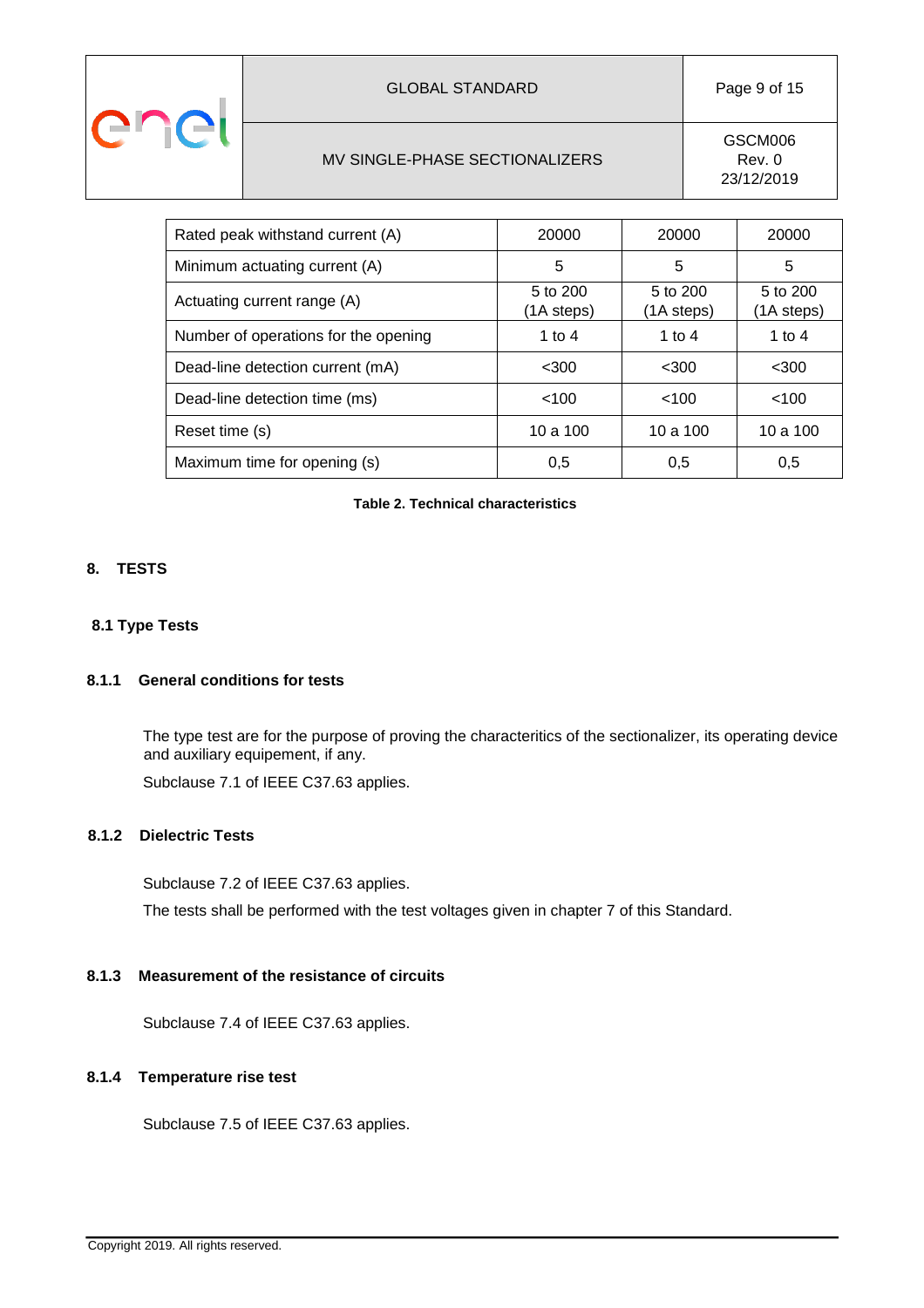

#### <span id="page-9-0"></span>**8.1.5 Short-time withstand current and peak withstand current tests**

The sectionalizers shall carry the rated short-time currents as given in chapter 7 of this Standard. Subclause 7.6 of IEEE C37.63 applies.

#### <span id="page-9-1"></span>**8.1.6 Verification of the degree of protection**

It shall be realized according IEC 60529 for a IP 65 degree.

#### <span id="page-9-2"></span>**8.1.7 Mechanical operation tests**

Subclause 7.104 of IEEE C37.63 applies.

#### <span id="page-9-3"></span>**8.1.8 Operating duty tests**

Subclause 7.106 of IEEE C37.63 applies. To verify the closing capacity over load, the sectionalizer shall also pass the test duty 3 of table 8 of C.37.63 Standard considering the 50 closing sequence.

#### <span id="page-9-4"></span>**8.1.9 Minimum actuating current tests**

Subclause 7.109 of IEEE C37.63 applies.

#### <span id="page-9-5"></span>**8.1.10 Electromagnetic compatibility test**

The tests shall be carried according the IEC 61000-4-4 Standard

#### <span id="page-9-6"></span>**8.2 Routine Tests**

The routine tests are for the purpose of revealing faults in material or construction. The routine tests shall be made wherever reasonably practical at the manufacturer's facility on each apparatus manufactured, to ensure that the product is in accordance with the equipment on which the type tests have been passed.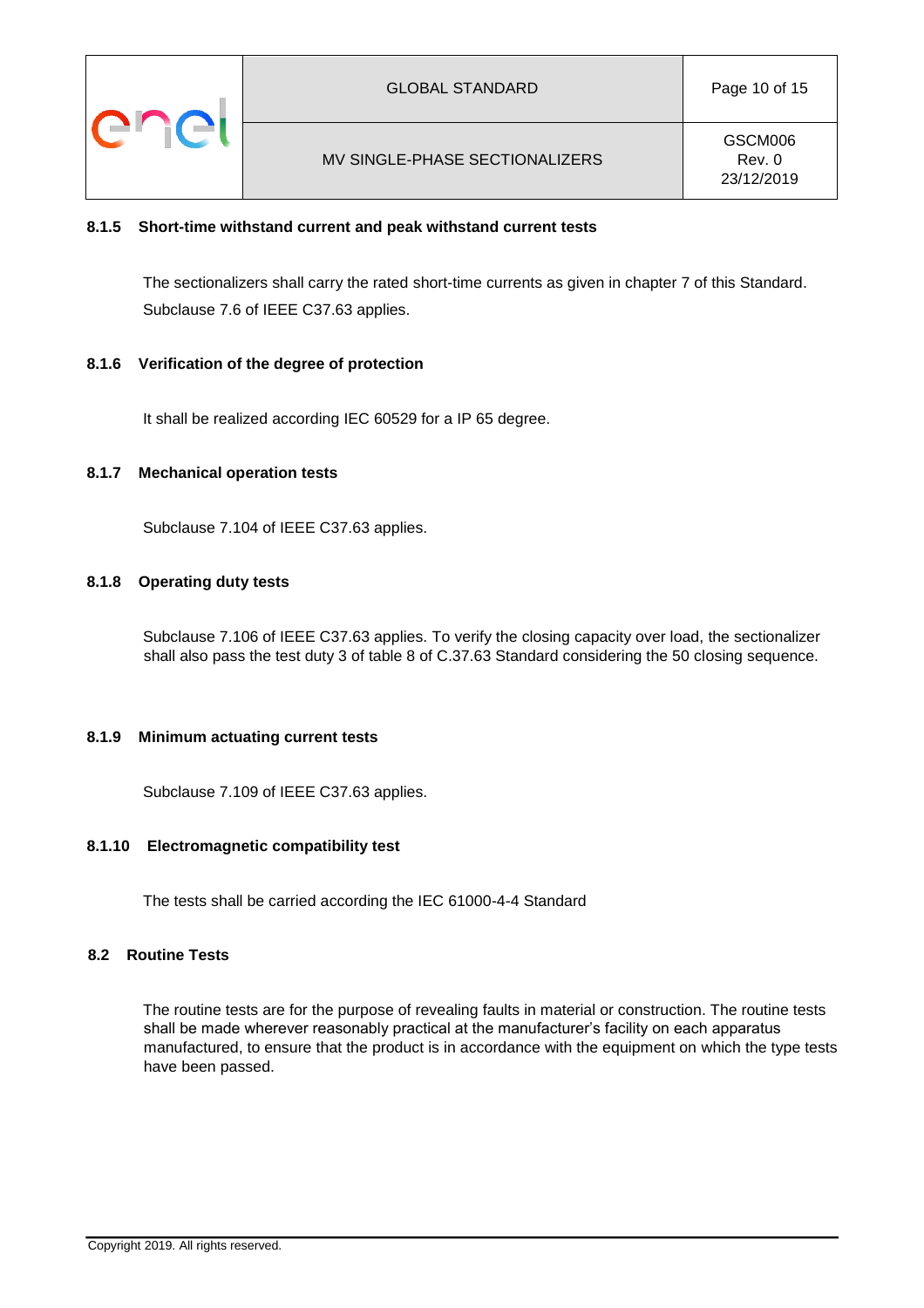

#### <span id="page-10-0"></span>**8.2.1 Visual inspection**

Before carrying out the routine tests, a visual inspection must be made to verify if the sectionalizer is equiped with all the required accessories and components.

Likewise, the marking of the sectionalizers must be verified according to section 6.3 of this specification.

#### <span id="page-10-1"></span>**8.2.2 Dimensional control**

The dimensional characteristics of the sectionalizer and its components must be verified according to the drawings approved during the TCA process.

#### <span id="page-10-2"></span>**8.2.3 Dielectric withstand test; one minute dry power-frequency**

Subclause 8.2 of IEEE C37.63 applies.

#### <span id="page-10-3"></span>**8.2.4 Measurement of the resistance of the main circuit**

Subclause 7.4 of IEEE C37.63 applies.

#### <span id="page-10-4"></span>**8.2.5 Operational calibration**

Subclause 8.101 of IEEE C37.63 applies

#### <span id="page-10-5"></span>**8.2.6 Mechanical tests**

Subclause 8.103 of IEEE C37.63 applies.

#### <span id="page-10-6"></span>**8.3 Acceptance Tests**

- a) Visual check: General verification of equipment, existence of accessories, quality of packaging, etc.
- b) Dimensional check: Specification compliance and verification that there will be no compatibility problems with fuse support currently in use.
- c) Communication test of equipment with PC or portable configuration device.
- d) Routine test protocols.
- e) Test of operation with reconnection simulator.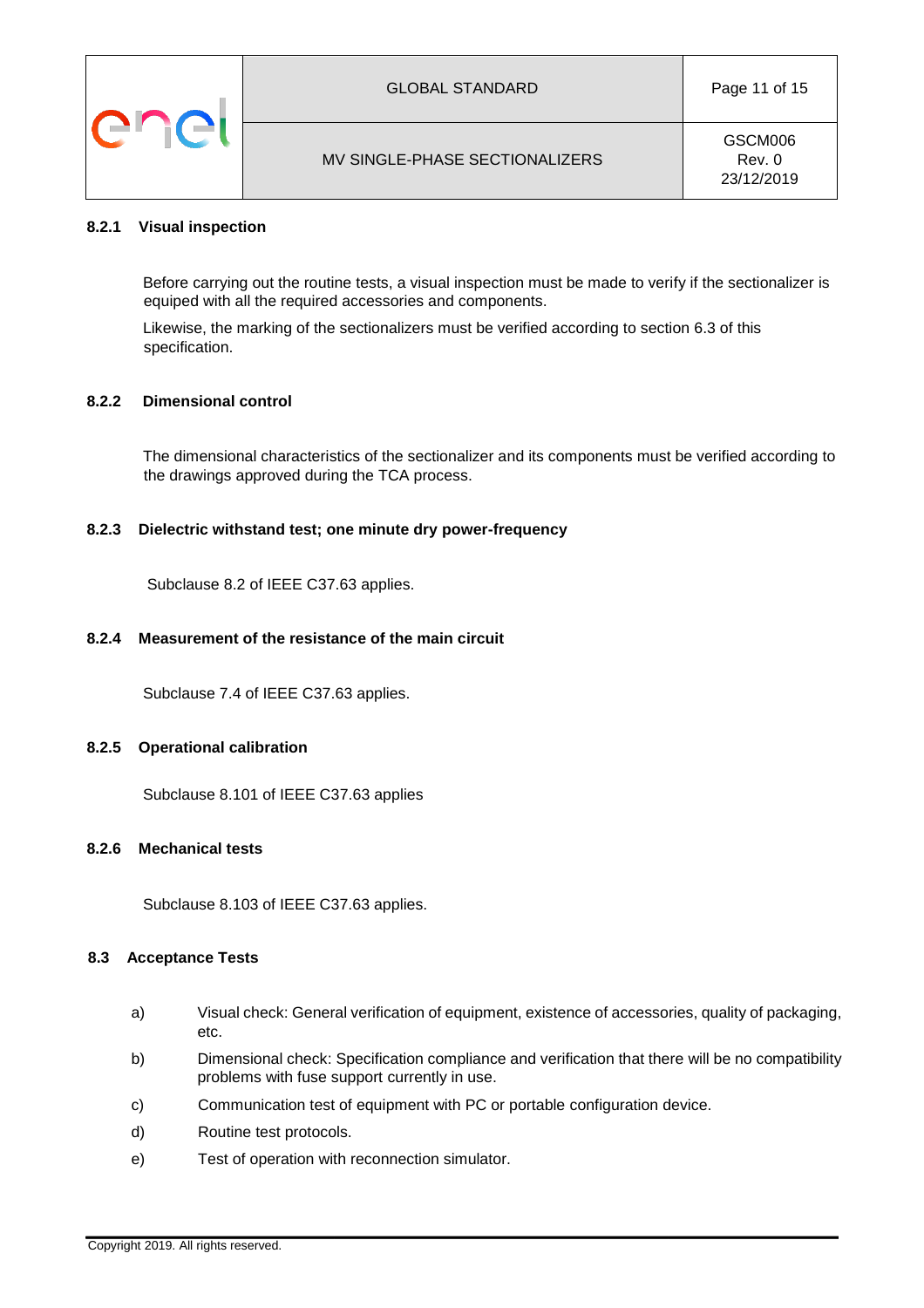|  | <b>GLOBAL STANDARD</b>         | Page 12 of 15                   |  |
|--|--------------------------------|---------------------------------|--|
|  | MV SINGLE-PHASE SECTIONALIZERS | GSCM006<br>Rev. 0<br>23/12/2019 |  |

f) Manuals and / or assembly instructions, installation and operation of the equipment in Local language, and any other type of information required for the appropriate device performance.

For the inspection, a simple sampling will be carried out, according to the following table in which the quantities for acceptance or rejection of the lot.

An AQL of 2.5, according to IEC 60410, is considered, which can be adjusted from the results of inspections to each supplier in a specific way, so it will be more demanding to the extent that practical experience demonstrates that there are flaws in the materials during its installation or use.

The inspector will select the sample size for the inspection according to the following table.

|             |                | <b>Number of defects</b> |               |  |
|-------------|----------------|--------------------------|---------------|--|
| Size of lot | Size of sample | To accept                | To reject     |  |
| $2$ to $8$  | 2              | $\Omega$                 |               |  |
| 9 to 15     | 3              | $\Omega$                 |               |  |
| 16 to 25    | 5              | $\Omega$                 |               |  |
| 26 to 50    | 8              | $\Omega$                 |               |  |
| 51 to 90    | 13             |                          | $\mathcal{P}$ |  |
| 91 to 150   | 20             |                          | 2             |  |
| 151 to 280  | 32             | $\overline{2}$           | 3             |  |
| 281 to 500  | 50             | 3                        |               |  |

## <span id="page-11-0"></span>**9. EXCEPTION TO THIS SPECIFICATION**

Any exception to this technical specification, concerning the adoption of techniques and/or special construction different than what is specified in this document, may be taken into account during the homologation process. However, in this case, the Distribution Company reserves the right to prescribe the execution of additional tests other than those ones described in this document, in relation to the specific proposals.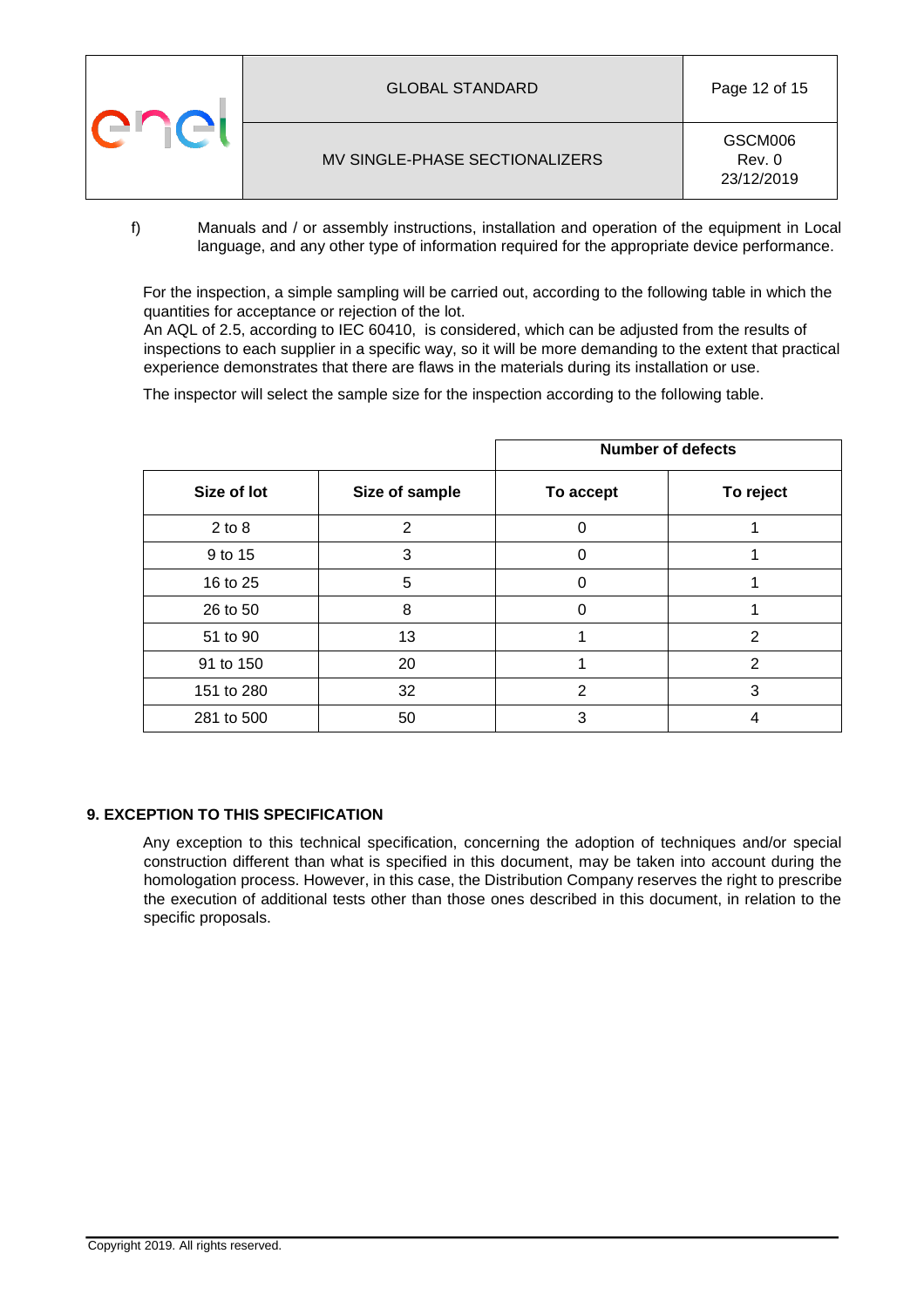

## <span id="page-12-0"></span>**ANNEX A – DIMENSIONAL REFERENCES AND BASE CHARACTERISTICS**

The dimensions of the sectionalizer and the characteristics of the sectionalizer-base shall be in accordance with E-MT-001 and with Especificação Técnica no. 277 for Brasil.

The sectionalizer must be able to be installed in the current fuse-bases.

## <span id="page-12-1"></span>**ANNEX B – COUNTRY CODES**

| <b>Type code</b> | Argentina | Perú | <b>Chile</b> | Colombia | São Paulo | <b>Rio</b> | Ceara | Goiás |
|------------------|-----------|------|--------------|----------|-----------|------------|-------|-------|
| GSCM006/1        |           |      |              |          |           |            |       |       |
| GSCM006/2        |           |      |              |          |           |            |       |       |
| GSCM006/3        |           |      |              |          |           |            |       |       |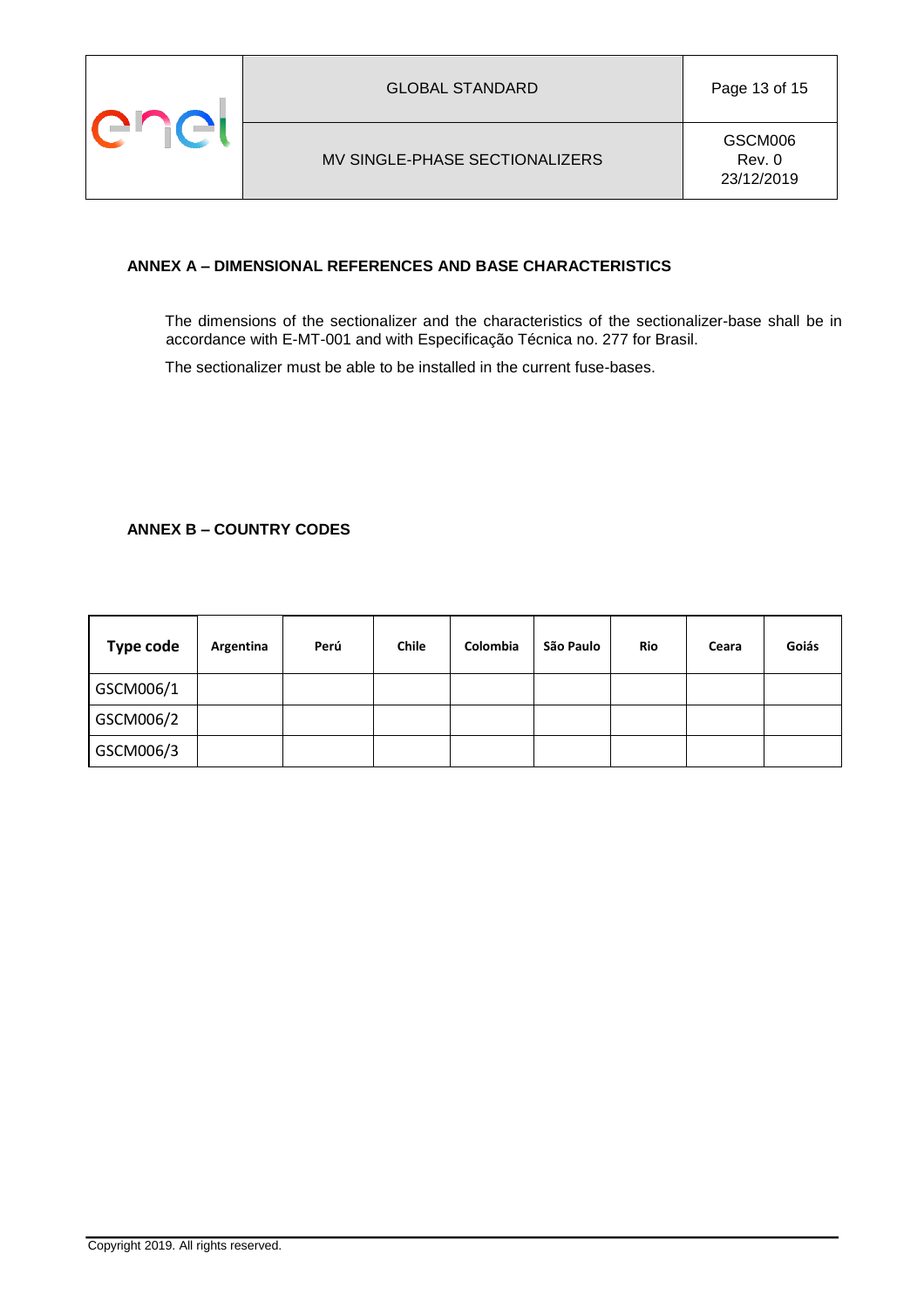

MV SINGLE-PHASE SECTIONALIZERS

## <span id="page-13-0"></span>**ANNEX C**

This form is used for evaluating the offer in the tender process and also for the technical data validation during the homologation, certification and approval procedure.

Flag here the use of this form:  $\Box$  Offer in the Tender

**Technical Data Validation** 

This document has to be used for checking the compliance of the sectionalizer during the tender process.

Deviations are in principle not acceptable.

Possible deviations have to be clearly reported in the following form for specific deviations.

The acceptance of this document for the next tender stage does not mean the acceptance of any deviation to the technical specification if such deviations are not clearly reported in the form for specific deviations.